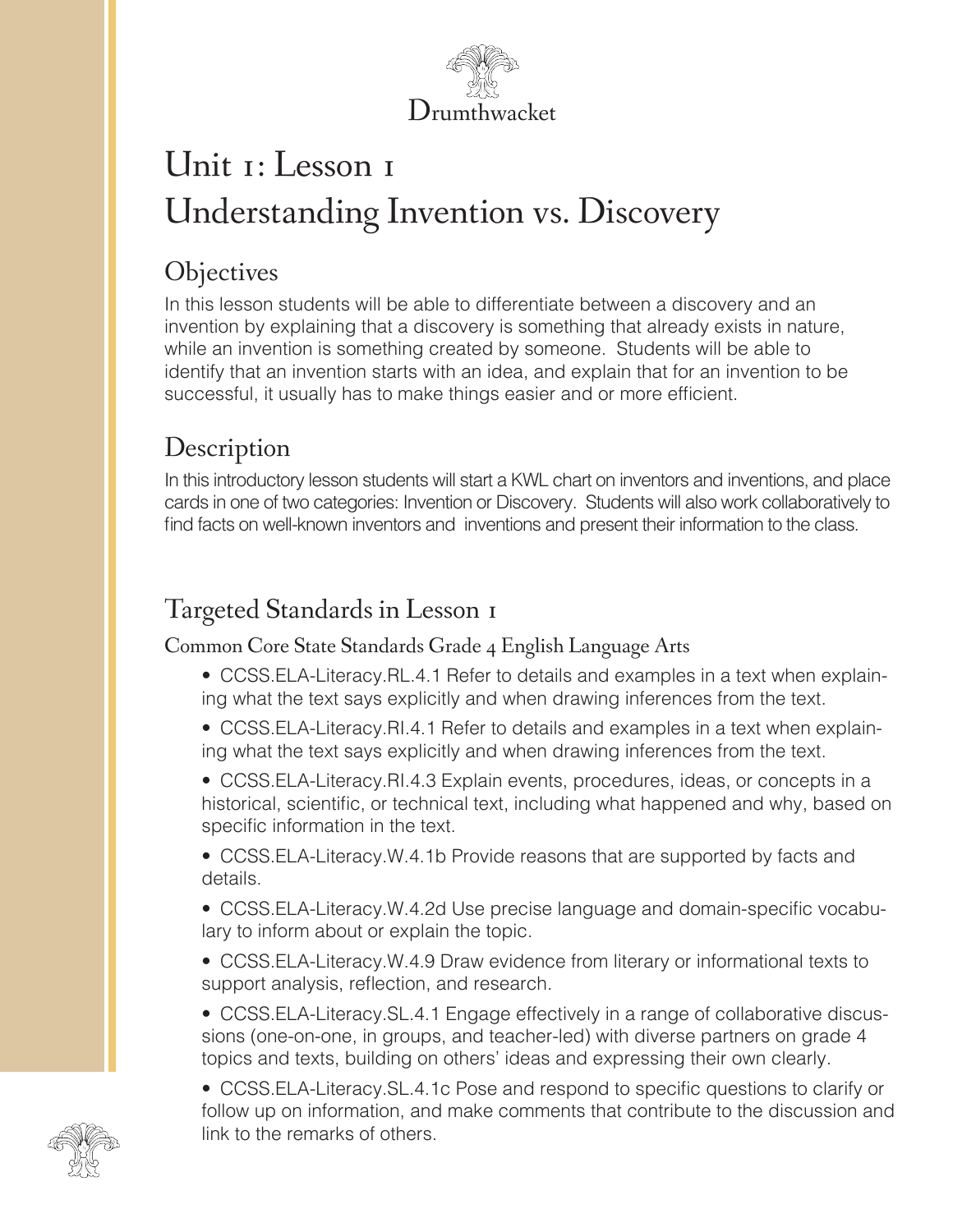

New Jersey Grade 4 Social Studies Standards:

- 6.1.4.C.12- Evaluate the impact of ideas, inventions and other contributions of prominent figures who lived in New Jersey.
- 6.1.4.C.16- Explain how creativity and innovation resulted in scientific achievement and inventions in many cultures during different historical periods.

#### Resources

Texts:

- Toys: Amazing Stories Behind Some Great Inventions by Don Wulffson
- (Nonfiction)
- Frindle by Andrew Clements (fiction)
- The Gadget War by Betsy Duffy (fiction)
- 100 Inventions that Made History by DK Publishing
- Invention by Lionel Bender (Highly detailed and comprehensively photographed. Text: DK Eyewitness Books

#### Games:

• Which Came First (http://www.mit.edu/afs/athena/org/i/invent/www/ima/which1.html) Assessments:

- T-Chart
- Rubric for Oral Presentations
- Observations and anecdotal notes
- Student responses (oral and written)
- Participation and engagement.
- Graphic Organizer/Exit Slip
- Student workbook (for entire unit)

## Introduce the Unit:

The teacher should explain to the class that during the next few weeks, they will be studying New Jersey inventors and inventions.

## Pacing Guidelines:

This lesson will take two to three 45-minute periods to complete



Introduce the Lesson:<br>What is invention? What is discovery? Why do people invent or discover?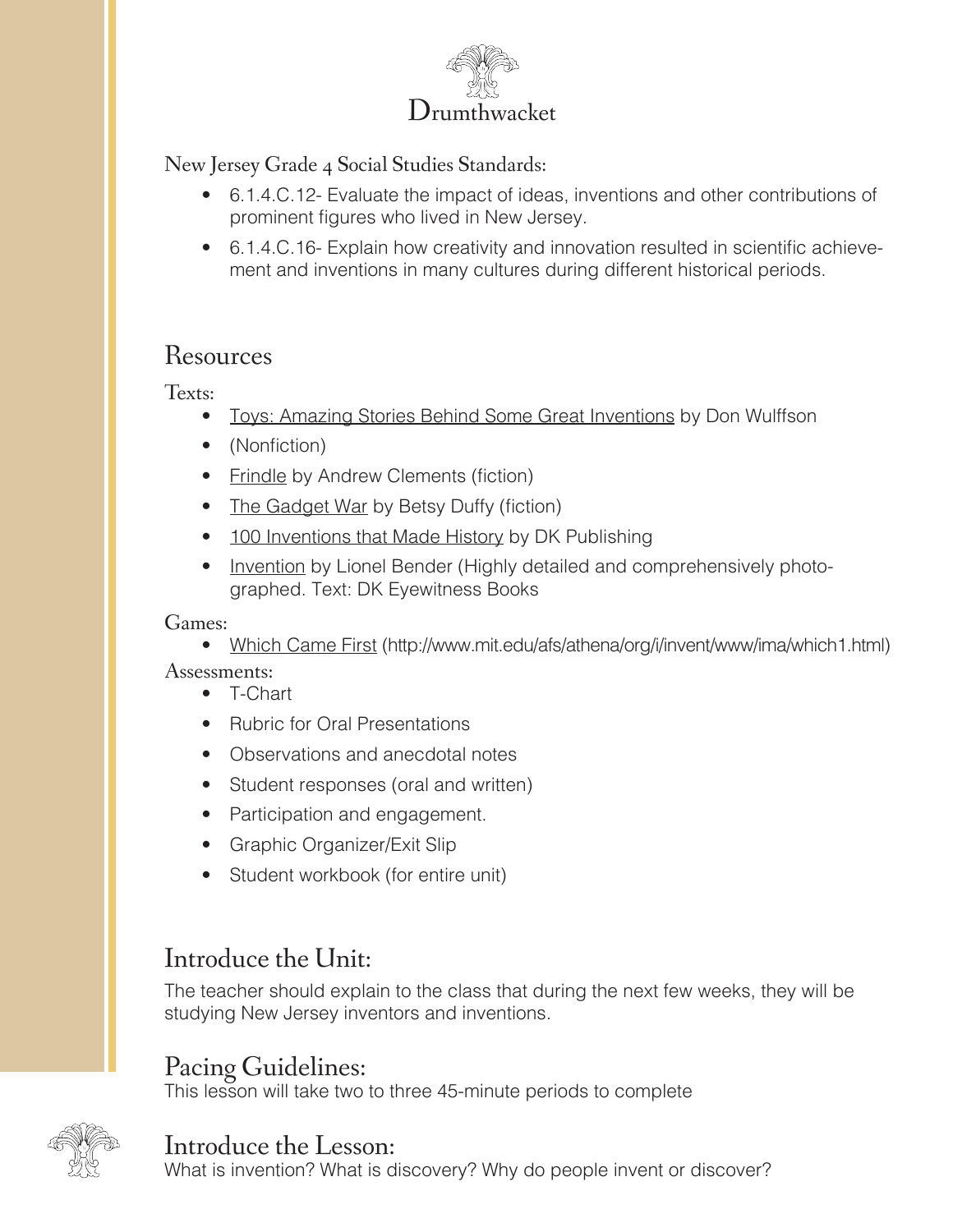

#### Day 1

Step 1: Teacher will distribute a KWL chart to each student. Ask: "What is an invention? ", "Why do people invent things"? "What do we know about inventions"? "What are some inventions we use every day"? As students brainstorm responses, the teacher should display the answers, and have the students copy them onto the "K" section of their KWL charts.

> Ask students to turn and talk to a partner to discuss what they want to learn about inventors and inventions, and have them share with the whole group. These ideas should be written on the "W" section of the KWL chart.

- Step 2: Explain to the students that as they go through the unit, they will be able to add what they learned in the "L" section of their KWL chart.
- Step 3: Introduce vocabulary words: discovery, invention, inventor, efficient, innovation, artifact, exhibit
- Write the words "invention" and "discovery" on the board. Step 4:
- Divide the class into small groups. Distribute index cards (made ahead of time) with the following words written on them: telephone, dinosaur bones, light bulb, penicillin, electricity, diamonds, gravity, car, machine, computer, etc). Step 5:
- Ask the students to work collaboratively to place the cards in the appropriate category, invention or discovery. Remind them that if they disagree, they need to give each other reasons as to why they think the card belongs in one category instead of the other. Step 6:
- As students work on the activity, the teacher should monitor their progress, asking questions to facilitate discussion amongst the students. Step 7:
- Share as a whole group. After the class has come to a consensus as to which of the items are inventions and which are discoveries, ask students to turn and talk to their partner or group to come up with a definition of each of the two categories (invention and discovery). Students should be able to explain that an invention is something brand new or created, while a discovery is something that already exists in nature. Step 8:

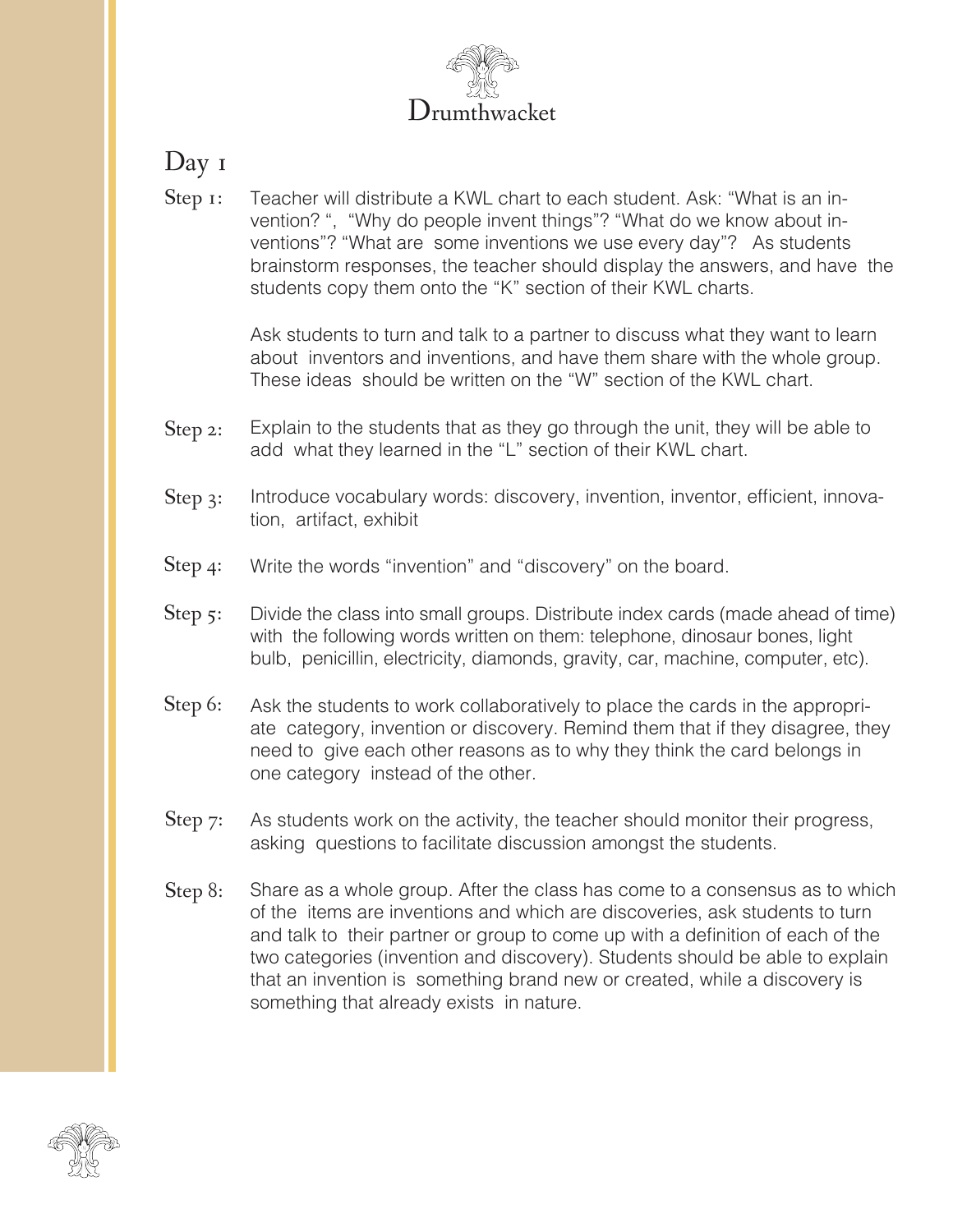

# Day 2&3

- Step 10: Introduce several famous inventors and their inventions such as: Eli Whitney; cotton gin, Thomas Alva Edison; light bulb, Henry Ford; assembly line, Model T, and Alexander Graham Bell; telephone.
- Step  $I$   $I$ : Have students work collaboratively to research these inventions using the Internet and/or reference books.
- Step 12: Answer the research questions (see student workbook pg.... or see pdf, graphic organizer.....) Allow students enough time for the research.
- Step  $13$ : Have each group give an oral presentation on the invention they researched.
- Step  $14$ : Distribute a t-chart (Invention How this Invention Changed Lives)
	- Have the students think about what they learned from each other during the oral presentations and fill in the chart accordingly. Students will complete a graphic organizer about Thomas Edison.

a. Students should be familiar with Thomas Edison and his inventions. Model the research process by conducting a whole class research investigation on Thomas Edison.

b. Provide students with information about Thomas Edison. Have them contribute to the process of completing the organizer.

c. Turn and talk with a partner about what they might write for each section on the organizer when you get to that section.

d. Together as a class, complete the organizer for Thomas Edison.

e. Graphic Organizer/Exit Slip – What were his {Thomas Edison's} most important inventions? How did they make life easier?

• Students as Collaborators: Students will work in groups to generate ideas for their "TOP TEN Great Inventions." Students will have to work cooperatively to brainstorm a list, while justifying the prioritizing the inventions. They will share their lists with the class.